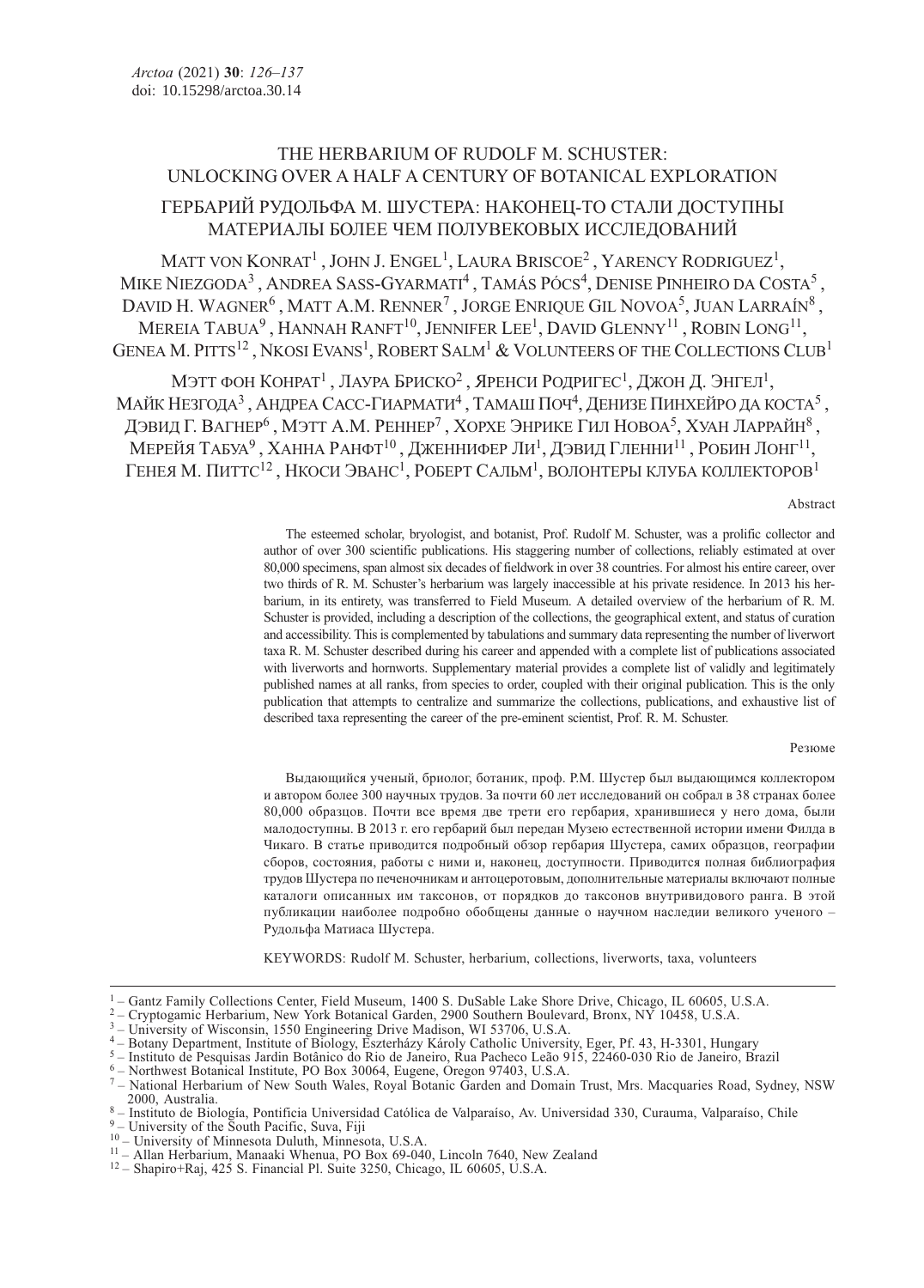

Fig. 1. Prof. Rudolf M. Schuster collecting on Rangitoto Island in the Hauraki Gulf, North Island, New Zealand in 1984. Photo Dr. John E. Braggins.

### **INTRODUCTION**

Dr. Schuster, Professor Schuster, or Rudy – to all who knew him – was born April 8, 1921, in Altmühldorf, Germany (Fig. 1). Rudolf M. Schuster was an eminent botanist, hepaticologist, scholar, and world explorer, with a stunning career that spanned over six decades and represented one of the foremost classical scholars of our time in botany. Over the course of his career, he was awarded two Guggenheim Fellowships and a Fulbright U.S. scholar grant to conduct botanical research in New Zealand. His fieldwork took him all over the world and led to numerous scientific discoveries and novelties from the rank of form to order. It is difficult to name another contemporary botanist who discovered this much new diversity of a major clade of land plants (Qiu et al., 2013). Schuster's research has had far reaching implications beyond bryology including his being one of the first botanists who recognized the importance of Wallace's Line in plant biogeography (Schuster 1972).

The International Association for Plant Taxonomy awarded him the Engler Medal in Silver in 1992 recognizing his illustrious scientific contributions. Since his passing on the 16th of November 2012, there have been several obituaries and biographies that provide an indepth account of R. M. Schuster's life, from early childhood to his death, e.g., Qiu et al. (2013) and Long (2015).

Earlier, Engel & Klekowski (1988) provided an extensive account of the life and travels of R. M. Schuster as part of a Festschrift in celebration of his distinguished scholarship. Readers are referred to these accounts for his biographic background.

The object of this paper is to provide, for the first time, a detailed account of his exhaustive herbarium, and centralized information about all of his publications as they relate to liverworts and hornworts (Appendix 1) as well providing summary information about new taxa to science that he validly and legitimately described (Table 1). This is supplemented by a complete list, as we know it, of all taxa representing all ranks; this is confined to validly and legitimately names coupled with the original publication (Supplement 1). Our ambition with this paper is to provide thorough information about this important collection along with his exhaustive publications and novelties, which we hope will stimulate future research and continue the legacy of Prof. Rudolf M. Schuster.

### OVERVIEW OF THE HERBARIUM OF R. M. SCHUSTER

In 1982, Field Museum purchased the entire herbarium of R. M. Schuster through the efforts of now Emeritus Curator John Engel. As part of the contractual agreement, the vast majority of R. M. Schuster's herbarium remained at his residence up until his passing to enable him to pursue his research. However, some 25,000 specimens, mainly from North America, were physically transferred to Field Museum where they were curated and databased. It was not until February 2013, that Field Museum acquired the remaining portion of what was then estimated to be approximately 35,000 specimens (Fig. 2).

Upon the packing and transfer of the herbarium of R. M. Schuster, it was abundantly clear that over a third of the collection was in critical need of curation ranging from specimens in original newspaper and brown paper bags to original collecting packets (Fig. 3C, D, F). There was also vital type material that required urgent attention, some of which was in glass vials and on microscopic slides. This was a major undertaking. Shortly after the acquisition, Field Museum Collections Spending Fund and later in 2015 the National Science Foundation (NSF Award No. 1115002) provided support for curation, sorting, barcoding, databasing and digitizing significant portions of the collection in order to make it accessible.

Throughout the past eight years, the collection has been widely used by visiting scholars and through loan activity. This period was also concurrent with a largescale databasing initiative – the NSF funded Thematic Collection Network North American lichen and bryophyte consortium; a project imaging about 2.3 million North American lichen and bryophyte specimens from more than 60 U.S. herbaria to address questions of how species distributions change after major environmental events, both in the past and projected into the future. With the collection of R.M. Schuster being worldwide in scope, this effort continues with a similar NSF funded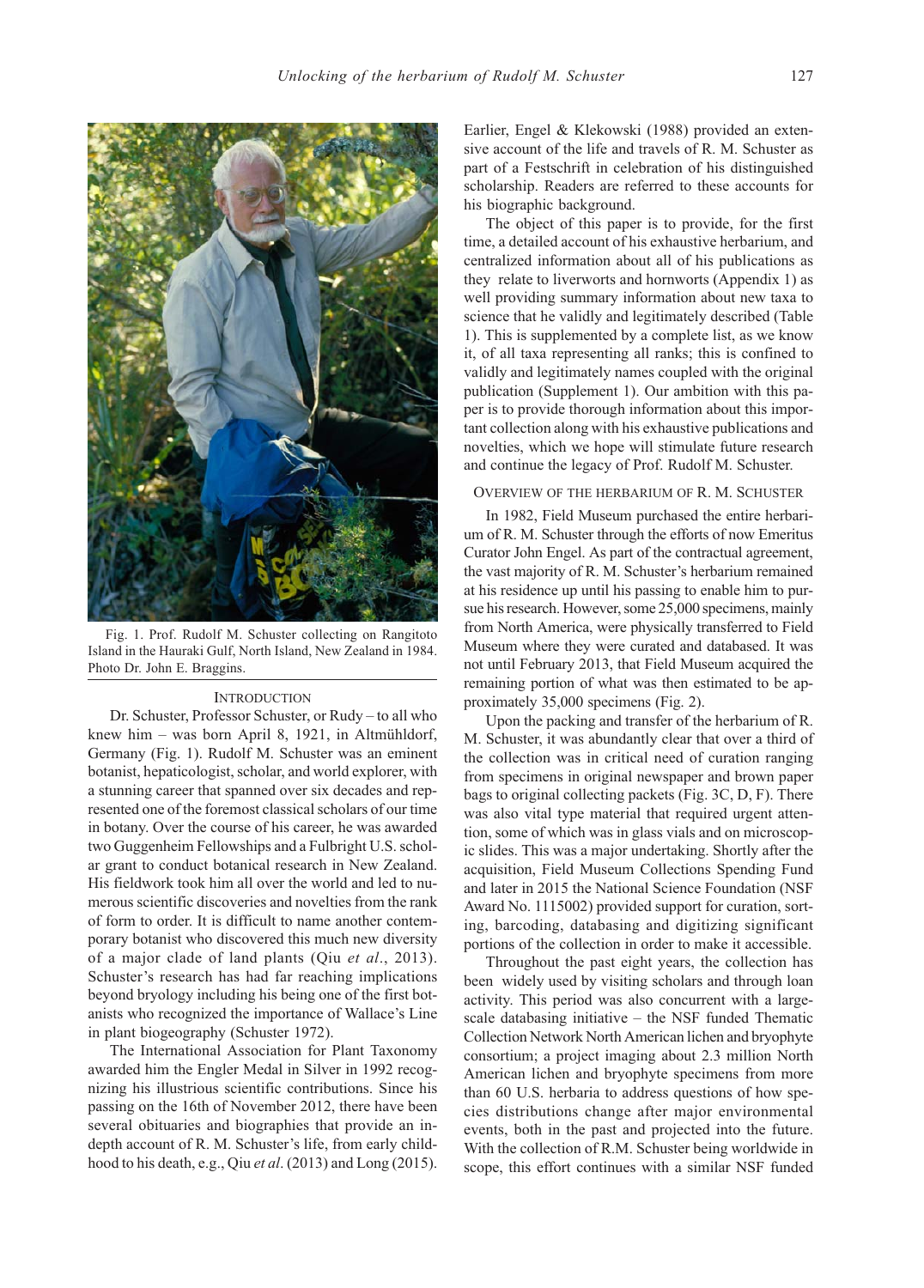

Fig. 2. Unloading of the herbarium of R. M. Schuster at the loading dock of Field Museum. A. Matt von Konrat and Juan Larraín with the scores of boxes of specimens. B. Matthew Nelson, Matt von Konrat, Juan Larraín, and John Engel manoeuvre the steel drawers full of original illustrations with Terry Bruce. C. Laura Briscoe and staff marvel at the original plates.

digitization effort - Building a global consortium of bryophytes and lichens: keystones of cryptobiotic communities (NSF Award No. 2001509). This latter digitization effort offers the opportunity to also capture digital images of the physical specimen itself as well as label data.

THE UNLOCKING OF SIX DECADES OF COLLECTIONS

The following describes the effort from several key individuals, including co-authors Laura Briscoe, Yarency Rodriguez, Mike Niezgoda with numerous assistance from volunteers and interns throughout the past eight years. Originally, ten's of thousands of specimens were in paper bags and newspaper (Fig. 3 C, D, E, F). Typically, R. M. Schuster would collect specimens in packets

in the field, transfer these to individual newspaper sheets then into bundles, with locality information for later curation and processing (Fig. 3E, F). An estimated 30,000 specimens had already been at least partially curated, labelled and packeted (Fig. 3B). Over 20,000 specimens were in critical need to be transferred from newspaper to packets for accessibility. This was largely achieved by assistance from volunteers, including Field Museum Collection Club members - a group of volunteers that meet every quarter (Fig. 4A). Through these combined efforts spanning several years, the collections have finally become accessible to scientists worldwide that have otherwise been largely inaccessible for several decades.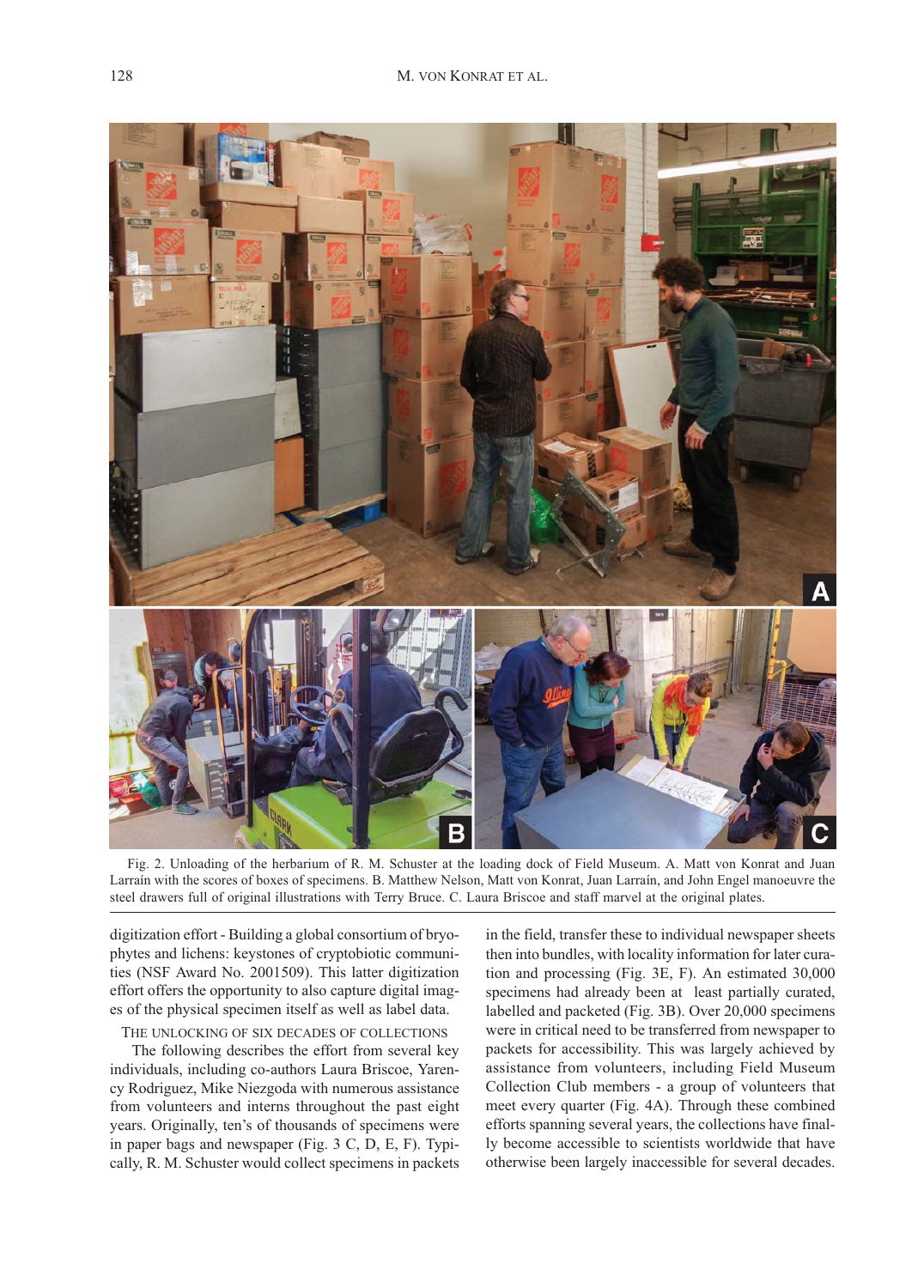

Fig. 3. A. One of two aisles dedicated to the herbarium of R. M. Schuster herbarium. B. Jorge Enrique Gil Novoa, from Colombia, perusing the 1000's of specimens that were already adequately housed, labelled and identified to various degrees. C., D. Significant collections remain in brown paper collecting bags, have not been identified but have valuable label data. E. Bundle of specimens in newspaper with locality data affixed to the "lot" or bundle. F. Over 20,000 specimens were housed in newspaper. G. The final curated specimen with label printed directly on archival packet, barcoded and databased.

Figure 4B, C & D indicate the final curated specimens. Many specimens came with adequately archived label data that was glued directly onto archival packets (3B).

A complete inventory of R. M. Schuster's herbarium was performed by Collection Club members after it had been immaculately sorted and curated by staff and volunteers over the years. A staggering 58,974 specimens were counted and inventoried. The lots themselves had been earlier carefully surveyed by Laura Briscoe and Mike Niezgoda to determine level of curation, e.g., presence/absence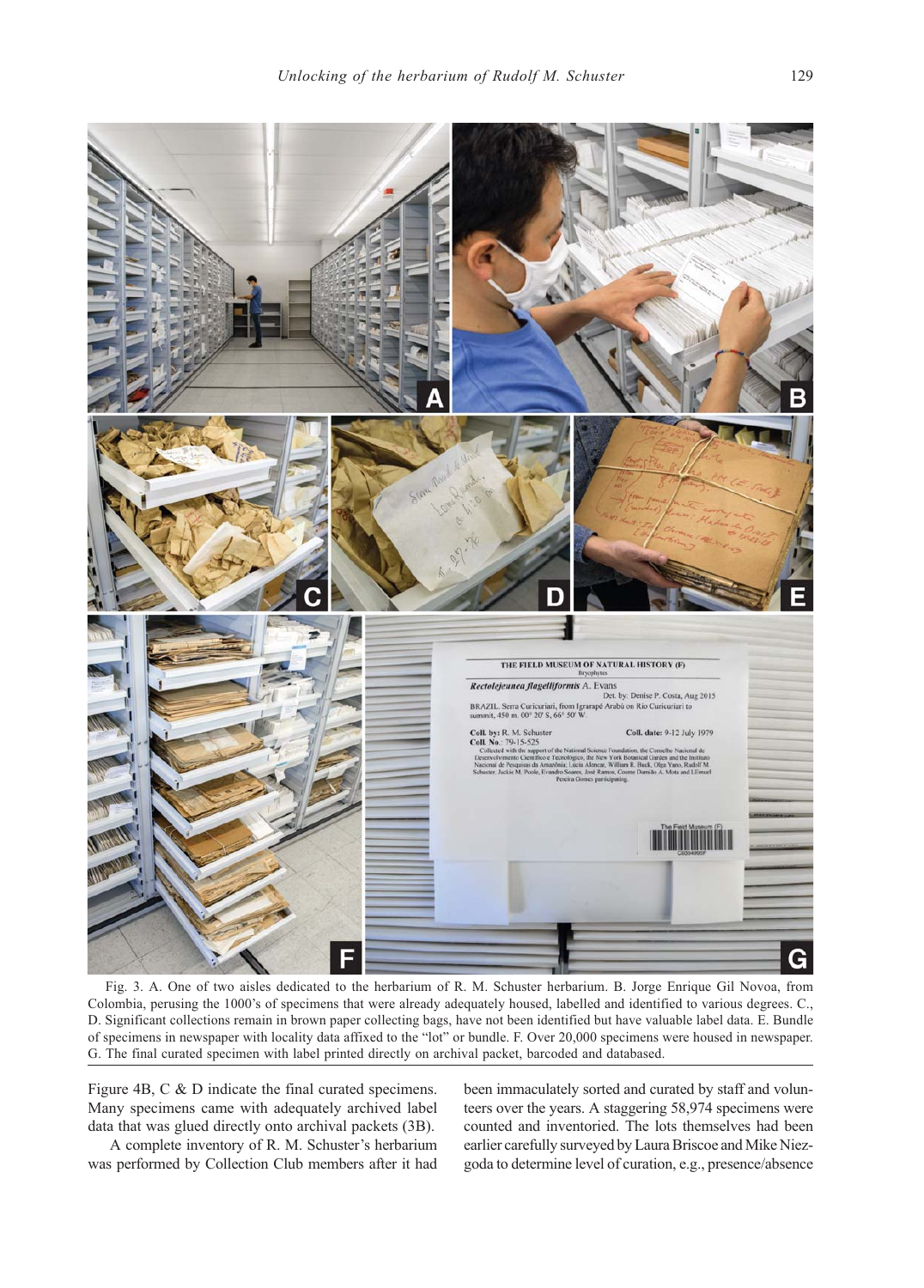

Fig. 4. A. Collections Club members that significantly contributed to unlocking the collections of R. M. Schuster exemplifies community science efforts. B., D. Original labels glued on to archival packets. C. Specimens housed in the main herbarium by geography. E, F. Over 600 microscopic slides; some have been salvaged by Juan Larraín. G. Over 500 vials of material in FAA have been inventoried.

of label data, identification, and level of processing in order to establish priorities. Together with material already in the main herbarium we count 80,273 specimens representing collections from 35 countries (Fig. 5). This includes approximately 5,000 specimens that are either gifts, exchange or exsiccate sets. Unfortunately, close to 10,000 specimens have either no label data at all, or limited label data, or only the country is known.

The R. M. Schuster collection also has a significant number of specimens in FAA glass vials (549) and important microscopic slides (over 600) that have been inventoried and available upon request (Fig. 4E, F, G). Some the newly described species by R. M. Schuster were only of reported from the type collection from slides or FAA (von Konrat et al. 2006) so these represent a valuable resource. Field Museum also has over 1,000 of R.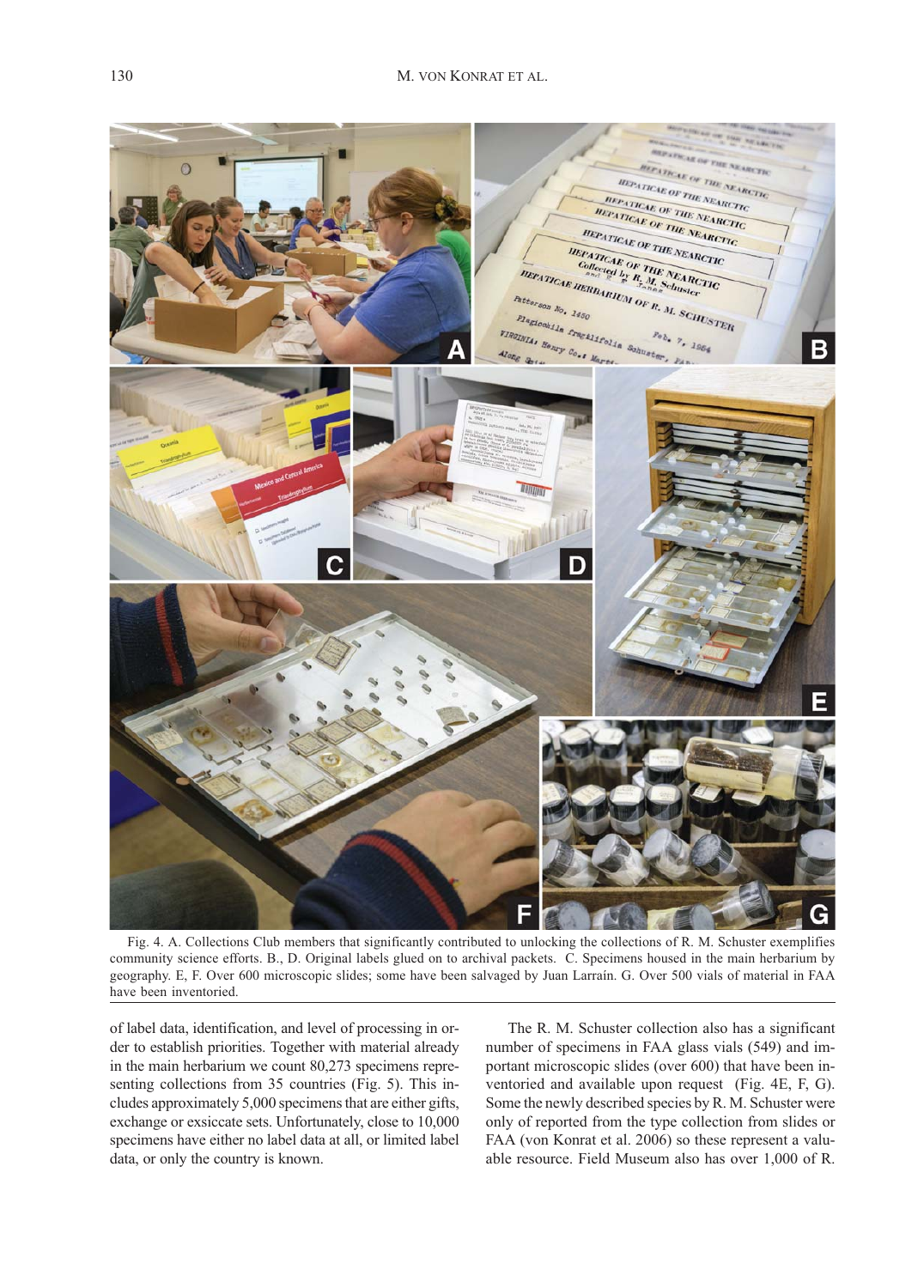| *General                                                                                 | 11243 |                        | Europe                | 832   |  |  |  |
|------------------------------------------------------------------------------------------|-------|------------------------|-----------------------|-------|--|--|--|
| Greenland                                                                                | 6672  |                        | Iceland               | 97    |  |  |  |
| North America                                                                            | 1118  |                        | Norway                | 43    |  |  |  |
| Canada                                                                                   | 4806  |                        | Sweden                | 401   |  |  |  |
| <b>United States</b>                                                                     | 17867 |                        | Russia                | 140   |  |  |  |
| Mexico                                                                                   | 421   |                        | Spain                 | 22    |  |  |  |
| Costa Rica                                                                               | 254   |                        | Africa                | 294   |  |  |  |
| Puerto Rico                                                                              | 922   |                        | Himalaya              | 476   |  |  |  |
| Jamaica                                                                                  | 261   |                        | Japan                 | 1637  |  |  |  |
| Dominica                                                                                 | 779   |                        | Hawaii                | 430   |  |  |  |
| Trinidad                                                                                 | 44    |                        | Tahiti                | 174   |  |  |  |
| Caribbean                                                                                | 142   | Grand Total            | Papua New Guinea 1217 |       |  |  |  |
| Colombia                                                                                 | 15    | 16700                  | Western Samoa         | 119   |  |  |  |
| Venezuela                                                                                | 1274  |                        | New Caledonia         | 1087  |  |  |  |
| Brazil                                                                                   | 1000  |                        | Fiji                  | 1345  |  |  |  |
| Argentina                                                                                | 1371  |                        | <b>New Zealand</b>    | 18799 |  |  |  |
| Chile                                                                                    | 3364  | <b>TOTAL</b><br>80,273 | Australia             | 190   |  |  |  |
| Antarctica                                                                               | 548   |                        | Tasmania              | 869   |  |  |  |
| Fig. 5. Global distribution illustrating regions and countries R. M. Schuster collected. |       |                        |                       |       |  |  |  |

M. Schuster's original illustration plates that have yet to be completely inventoried, although John Engel has done a partial analysis. The collection also has 399 type fragments or "collectotypes" from various type collections R. M. Schuster studied.

Herbaria have long been recognized as a major frontier for species discovery and distribution patterns with studies indicating a vast majority of undescribed species that have already been collected and are stored in herbaria (Bebber et al., 2010). This also extends to range extensions and distribution patterns. Since 2013, the curation of R. M. Schuster's herbarium has contributed to a plethora of such discoveries, and in many cases his collections remain unique because of the extremely isolated regions collected and the era in which they were collected. Some noteworthy examples include the first bryofloristic analysis for a Brazilian mountain in the Amazonian rainforest (Costa et al., 2017), ongoing floristic studies of New Zealand, including the first ever modern liverwort and hornwort flora for the region (Engel & Glenny 2019a,b), many new records from Fiji (von Konrat et al. 2014, Pócs et al. 2018), and new species to science from New Caledonia (Larraín et al., 2018). These examples and more underscore that effort, funding, and research focus should, therefore, be directed as much to examining extant herbarium material as collecting new material in the field (Bebber et al. 2010).

### ENUMERATION OF TAXA DESCRIBED BY R. M. SCHUSTER

Rudy's major contribution to botany and hepaticology lies in the astounding new diversity of liverworts he added to our knowledge. Mostly by himself and through collaboration with a small number of colleagues, he described 455 taxa at the rank of species or below, 97 genera and 343 infrageneric taxa, 75 higher taxa, including 16 families, 16 suborders and one order (Table 1). These discoveries were made in his land-combing floristic surveys of hepatics in eastern North America, Greenland, New

Zealand, and other parts of the world. As noted by Godfrey & Godfrey (2012), R. M Schuster particularly emphasized the importance of examining hepatic specimens while they are still fresh, recording taxonomic characters associated with oilbodies – cellular structures that typically disappear upon drying. A complete list of all taxa described by R. M. Schuster is provided as Supplementary Material, which includes the original citation. This exhaustive list of over 900 taxa is restricted to those that were validly and legitimately published. As commented by Godfrey & Godfrey (2012) and others, R. M. Schuster had had little or no patience with the practice of designating new taxa through the exercise of nomenclatural revision.

Table 1. Taxa described by R.M. Schuster (see complete lists in Summplementary Materials)

| Forms       | 23   | Genera      | 97 |
|-------------|------|-------------|----|
| Varieties   | 73   | Tribes      |    |
| Subspecies  | 57   | Subfamilies | 34 |
| Species     | 302  | Families    | 16 |
| Subsections | 40   | Suborders   | 16 |
| Sections    | 181  | Order       |    |
| Subgenera   | 122. |             |    |

### BIBLIOGRAPHY OF R. M. SCHUSTER

R. M. Schuster has authored or co-authored 256 publications that focus on bryology. Perhaps the most noteworthy are the multi-volume books: the Hepaticae and Anthocerotae of North America, east of the hundredth meridian (The Big Green), and three volumes of Austral Hepaticae. These floras are not mere conventional compilations of taxonomic diversity, but are also encyclopedic treatments of liverworts and hornworts as well as their biology (Qiu et al., 2013). Engel et al. (2015) previously provided this exhaustive list of publications, which we slightly modify and include here as Appendix 1 to provide a central source of R. M. Schuster's scholarly contribution to bryology.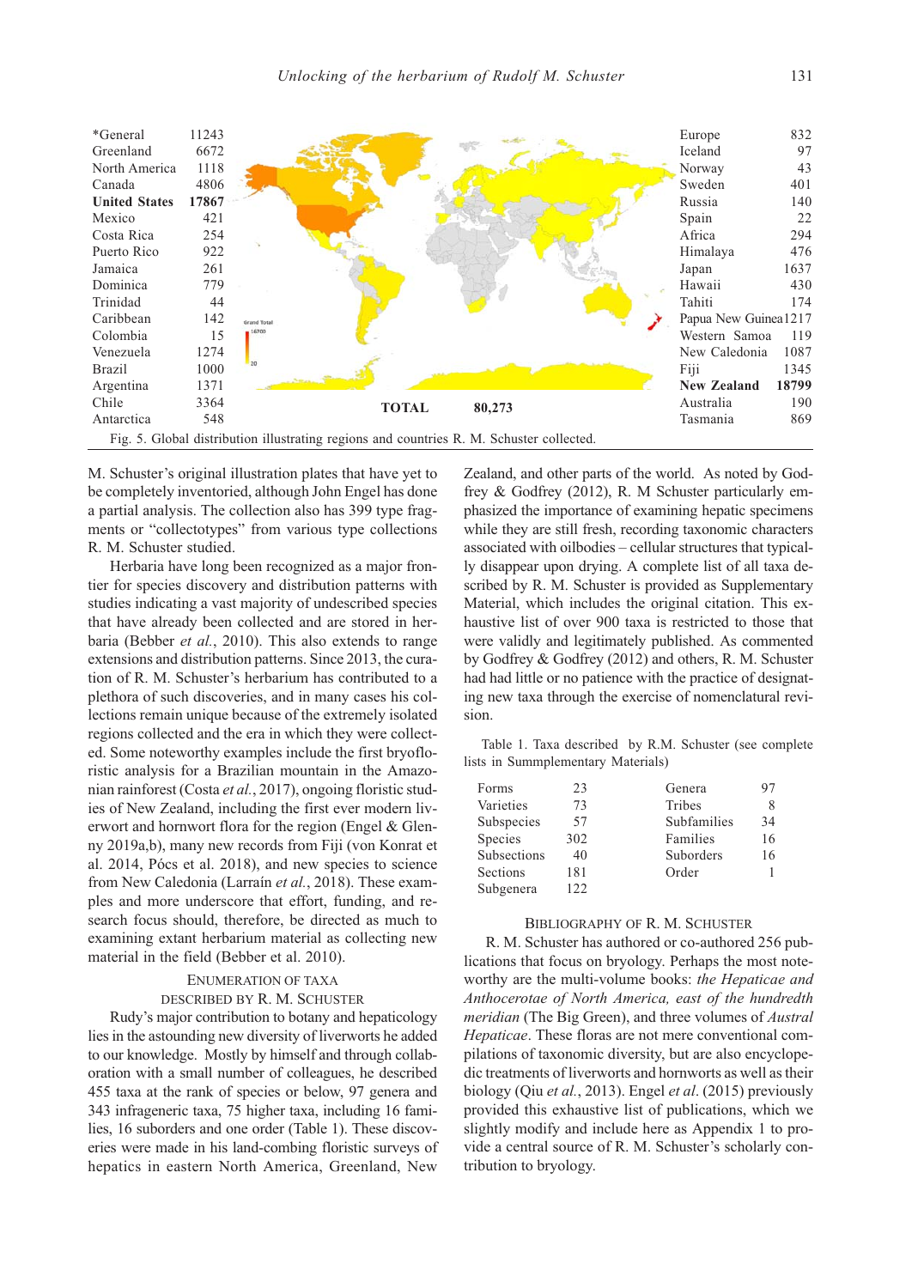### ACKNOWLEDGMENTS

The Biodiversity Heritage Library is acknowledged for the facility they provide that has greatly accelerated our efforts. The generous support by the National Science Foundation (Award No.'s 1145898, 1115002 1458300, 1541506, 2001509 and 0531730) is gratefully acknowledged. We also recognize the support of the Museum Collection Spending Fund, administered by Field Museum, as well as curatorial support provided by L. Kawasaki, and A. Balla (Field Museum). Deep gratitude is owed to Anders Hagborg (Field Museum) and Lars Söderström (Norwegian University of Science and Technology) who very generously prepared the supplementary material and summary statistics regarding novelties. Many volunteers and interns as well as dozens of members of the Field Museum Collections Club – a group of volunteers that meet every quarter. Without the countless hours of assistance for over 80,000 specimens the herbarium of R.M. Schuster would not be in the accessible state that it now is.

### LITERATURE CITED

- BEBBER, D.P., M.A. CARINE, J.R. WOOD, A.H. WORTLEY, D.J. HARRIS, G.T. PRANCE, G. DAVIDSE , J. PAIGE, T.D. PENNING-TON, N.K. ROBSON, & R.W. SCOTLAND. 2010. Herbaria are a major frontier for species discovery. – Proceedings of the National Academy of Sciences 107(51): 22169–2217.
- COSTA, D.P., D.F. PERALTA, W.R. BUCK, J. LARRAÍN, & M. VON KONRAT. 2017. Serra do Curicuriari, Amazonas state, Brazil: the first bryofloristic analysis for a Brazilian mountain in the Amazonian forest. – Phytotaxa 303: 201–217.
- ENGEL, J. J. & D. S. GLENNY. 2019a. A Flora of the Liverworts and Hornworts of New Zealand, Volume 2. – Missouri Botanic Gardens Press, St Louis, 750 pp.
- ENGEL, J. J. & D.S. GLENNY. 2019b. A Flora of the Liverworts and Hornworts of New Zealand, Volume 3. – Missouri Botanic Gardens Press, St Louis, 672 pp.
- ENGEL, J.J. & A. KLEKOWSKI. 1988. The life and travels of a twentieth century plant explorer; together with a comprehensive bibliography of R.M. Schuster's publications in bryology. – Beihefte zur Nova Hedwigia 90: 1–15.
- ENGEL, J.J., M. VON KONRAT & Y. RODRIGUEZ. 2015. The Bryological Works of Rudolf M. Schuster. – Plant Science Bulletin 59: 45–54.
- GODFREY, J. & G. GODFREY. 2012. Remembering Rudolf M. "Rudy" Schuster, Ph.D. (1921-2021). - Botanical Electronic News 461 [Accessed at https://www.ou.edu/cas/botany-micro/ben/ben461.html on December 09, 2021]
- LARRAÍN, J., M. VON KONRAT, P. NGUYEN, B.E. CARTER, B. AGÜERO, M. TABUA, M. & L, THOUVENOT. 2018. Unveiling the enigmatic and ambiguous: A new Frullania species from New Caledonia. – Bryophyte Diversity and Evolution 40: 104–112.
- LONG, D.G. 2015. Rudolf M. Schuster (1921-2012). Journal of Bryology 37: 151–155.
- SCHUSTER, R.M. 1972. Continental movements, "Wallace's line" and Indomalayan-Australasian dispersal of land plants - some eclectic concepts. – Botanical Review 38: 3–86.
- PÓCS, T., A. SASS-GYARMATI, M. VON KONRAT, & L. BRISCOE. 2018. Bryophytes from the Fiji Islands, IX. Liverwort Collections Made by R.M. Schuster. – Cryptogamie, Bryologie 39: 169–176.
- QIU, Y.-L., M. VON KONRAT, & J.J. ENGEL. 2013. In Memoriam. Rudolf Mathias Schuster. 1921-2012. – Plant Science Bulletin 59: 165–168.
- VON KONRAT, M., J. ENGEL, M. KATAFONO, L. SÖDERSTRÖM, E. COOPER, C. DELAVOI, A. HAGBORG, M. RENNER, L. BRISCOE, T. PÓCS, J. BRAGGINS, S.H. TUIWAWA, A.N. NAIKA-TINI, & M. TUIWAWA. 2014. Unlocking collections: New records of Lepidoziaceae (Marchantiophyta) for the islands of Fiji. – Telopea - Journal of Plant Systematics 17: 403–413.

### COMPLETE BIBLIOGRAPHY OF RUDOLF MATTHIAS SCHUSTER ON BRYOPHYTES

- SCHUSTER, R.M. 1949. Notes on Nearctic hepaticae I. Dianthelia steerei gen. et sp. n., a critical endemic of the Appalachians, with notes on the relationships of the genus. - The Bryologist 52(3): 102-120. https:// doi.org/10.2307/3238941
- SCHUSTER, R.M. 1949. The ecology and distribution of hepaticae in Central and Western New York. – The American Midland Naturalist 42(3): 513–712. https://doi.org/10.2307/2421930
- SCHUSTER, R.M. 1950. The hepaticae of the east coast of Hudson Bay: (notes on Nearctic hepaticae, II). Ottawa: the Minister of Resources and Development.
- SCHUSTER, R.M. 1951. Notes on Nearctic hepaticae III. A conspectus of the family Lophoziaceae, with a revision of the genera and subgenera. – The American Midland Naturalist 45(1): 1–117. https://doi.org/ 10.2307/2421711
- SCHUSTER, R.M. 1951. Notes on Nearctic hepaticae IV. Scapania spitzbergensis and Scapania convexula in North America. - The Bryologist 54(3): 162–180. https://doi.org/10.2307/3240300
- SCHUSTER, R.M. 1952. Notes on Nearctic hepaticae. V. The status of Lophozia gracillima Buch and its relationships to Lophozia longidens, Lophozia porphyroleuca and Sphenolobus ascendens. – The Bryologist 55(3): 173–185. https://doi.org/10.2307/3239846
- SCHUSTER, R.M. 1953. Boreal hepaticae a manual of the liverworts of Minnesota and adjacent regions. – The American Midland Naturalist 49(2): 257–684. https://doi.org/10.2307/2422089
- SCHUSTER, R.M. 1953. Notes on Nearctic hepaticae VII. Lophozia (Dilophozia) latifolia sp. nov. – The Bryologist 56(4): 257–276. https://doi.org/10.2307/3240457
- SCHUSTER, R.M. 1954. Notes on Nearctic hepaticae. VIII. Lejeuneaceae Holostipae of North America. – Journal of the Elisha Mitchell Scientific Society **70**(1): 42-56.
- SCHUSTER, R.M. & S. HATTORI. 1954. The oil-bodies of the hepaticae. II. The Lejeuneaceae. – Journal of the Hattori Botanical Laboratory 11: 11-86.
- SCHUSTER, R.M. 1955. Notes on Nearctic hepaticae. IX. The relationships of the genus Gyrothyra. - The Bryologist 58(2): 137-141. https://doi.org/10.2307/3240429
- SCHUSTER, R.M. 1955. North American Lejeuneaceae. I. Introduction; keys to subfamilies and genera. – Journal of the Elisha Mitchell Scientific Society **71**(1): 106-126.
- SCHUSTER, R.M. 1955. North American Lejeuneaceae. II. Paradoxae: the genera Aphanolejeunea and Leptocolea. – Journal of the Elisha Mitchell Scientific Society 71(1): 126–148.
- SCHUSTER, R.M. 1955. North American Lejeuneaceae. III. Paradoxae: Cololejeunea, Sectio Minutissimae. – Journal of the Elisha Mitchell Scientific Society 71(2): 218-247.
- SCHUSTER, R.M. 1955. Dr. Karl Müller: an appreciation. The Bryologist 58(4): 311–316.
- SCHUSTER, R.M. 1955. Review of flore générale de Belgique, bryophytes. Vol. 1, Fasc. 1, by C. V. Berghen. – The Bryologist 59(3): 230.
- SCHUSTER, R.M. & H.L. BLOMQUIST. 1955. A comparative study of Telaranea nematodes. – American Journal of Botany  $42(7)$ : 588– 593. https://doi.org/10.2307/2485316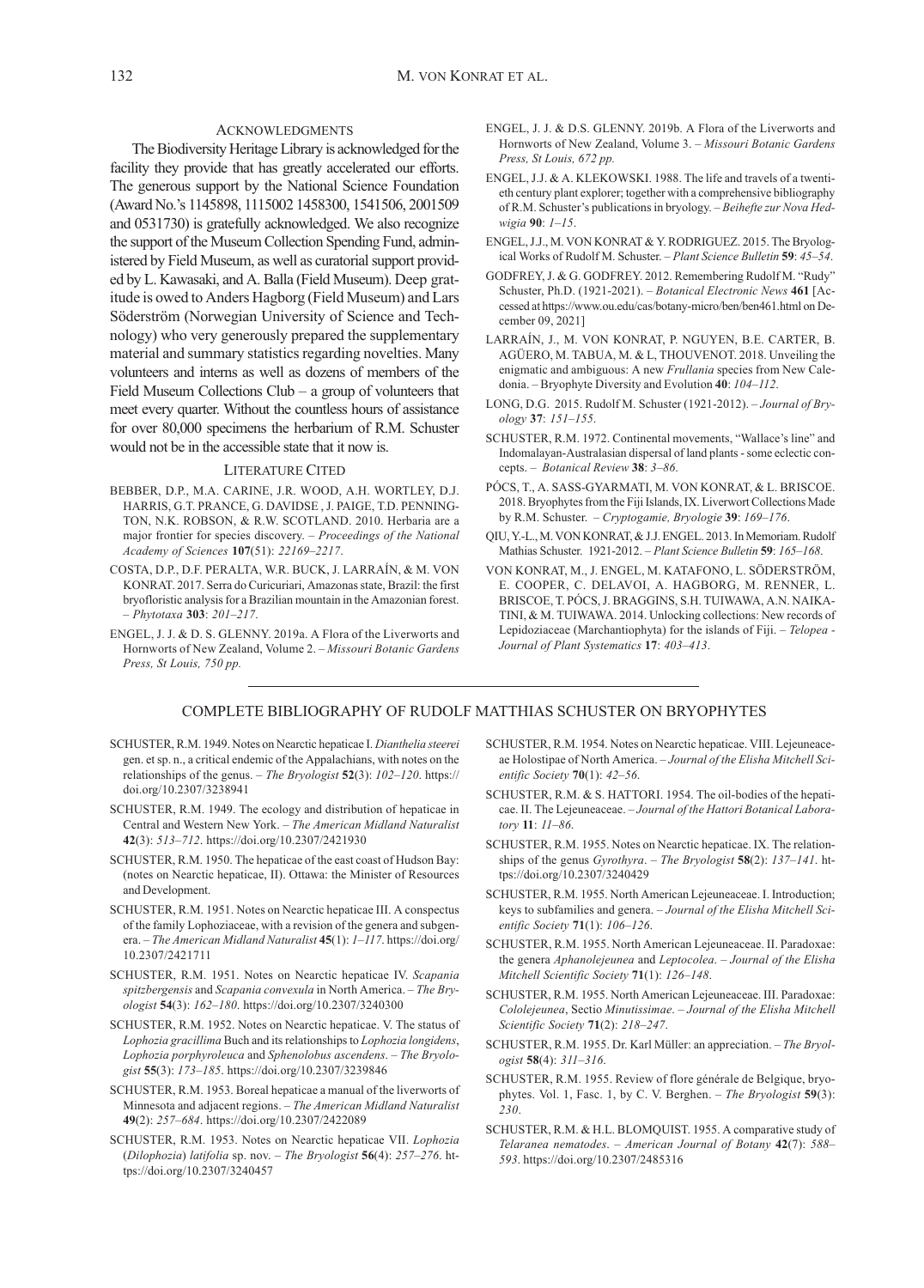- SCHUSTER, R.M. & L.E. ANDERSON. 1955. Taxithelium planum (Brid.) Mitt., epiphyllous on Sabal palmetto (Walt.) R. & S. – The Bryologist 58(3): 237–239. https://doi.org/10.2307/3239911
- SCHUSTER, R.M. 1956. North American Lejeuneaceae. IV. Paradoxae: Cololejeunea (concl.), Diplasiolejeunea. – Journal of the Elisha Mitchell Scientific Society 72(1): 87–125.
- SCHUSTER, R.M. 1956. Notes on Nearctic hepaticae X. A study of Cephaloziella rhizantha, C. floridae and C. ludoviciana. – The Bryologist 59(2): 130–140. https://doi.org/10.2307/3239927
- SCHUSTER, R.M. 1956. Aphanolejeunea cornutissima nom. nov. The Bryologist 59(3): 217–218.
- SCHUSTER, R.M. 1956. North American Lejeuneaceae. V. Schizostipae: Ceratolejeunea. – Journal of the Elisha Mitchell Scientific Society 72(2): 292–316.
- SCHUSTER, R.M. 1956. Review of a revision of the Japanese species of Scapaniaceae, by T. Amakawa & S. Hattori. - The Bryologist 59(3): 230–231.
- SCHUSTER, R.M. 1956. Review of oil-bodies of Japanese hepaticae, I and II, by S. Hattori. – The Bryologist  $59(3)$ : 231.
- SCHUSTER, R.M. 1956. Review of die Lebermoose Europas in Rabenhorst's Kryptogamen-flora, VI, by K. Müller. - The Bryologist 59(1): 51–56. https://doi.org/10.2307/3240294
- SCHUSTER, R.M. 1956. Review of Marchantiales of Japan, I-IV, by D. Shimizu & S. Hattori. – The Bryologist 59(3): 232.
- SCHUSTER, R.M. 1957. Boreal hepaticae, a manual of the liverworts of Minnesota and adjacent regions. II. Ecology. – The American Midland Naturalist 57(1-2): 203–299.
- SCHUSTER, R.M. 1957. North American Lejeuneaceae. VI. Lejeunea: introduction and keys; subgenus Lejeunea (I). – Journal of the Elisha Mitchell Scientific Society 73(1): 122-197.
- SCHUSTER, R.M. 1957. North American Lejeuneaceae. VI. Lejeunea: subgenus Lejeunea (II, concluded). - Journal of the Elisha Mitchell Scientific Society 73(2): 388-443.
- SCHUSTER, R.M. 1957. Notes on Nearctic hepaticae. XII. Marsupella paroica n. sp. – The Bryologist  $60(2)$ : 145–151.
- SCHUSTER, R.M. 1957. Notes on Nearctic hepaticae, IX. A study of Plagiochila yokogurensis Steph. – Journal of the Hattori Botanical Laboratory l8: 14–26.
- SCHUSTER, R.M. 1957. Notes on Nearctic hepaticae, XV. Herberta. Revue Bryologique et Lichénologique 26: 123–145.
- SCHUSTER, R.M. & P.M. PATTERSON. 1957. Noteworthy hepaticae from Virginia. – Rhodora 59: 251–259.
- SCHUSTER, R.M. 1958. Boreal hepaticae, a manual of the liverworts of Minnesota and adjacent regions. III. Phytogeography. – The American Midland Naturalist 59(2): 257–332.
- SCHUSTER, R.M. 1958. Notes on Nearctic hepaticae. XIII. The genus Tritomaria (Lophoziaceae) in Arctic Canada. – Canadian Journal of Botany 36(2): 269–288.
- SCHUSTER, R.M. 1958. Keys to the orders, families and genera of hepaticae of America north of Mexico. - The Bryologist 61(1): 1-66.
- SCHUSTER, R.M. 1958. Notes on Nearctic hepaticae, XIV. The Chonecoleaceae. – Journal of the Hattori Botanical Laboratory 20: 1–16.
- SCHUSTER, R.M. 1958. Notes on Nearctic hepaticae VI. Phytogeographical relationships of critical species in Minnesota and adjacent areas of the Great Lakes. - Rhodora 60: 243-256.
- SCHUSTER, R.M. & W.C. STEERE. 1958. Hygrolejeunea alaskana sp. n., a critical endemic of northern Alaska. – Bulletin of the Torrey Botanical Club 85(3): 188–196.
- SCHUSTER, R.M. 1959. Evolution in the Ptilidiinae. Proceedings of the IX International Botanical Congress, Montreal 2: 350.
- SCHUSTER, R.M. 1959. Epiphyllous hepaticae in the southern Appalachians. – The Bryologist  $62(1)$ : 52–55.
- SCHUSTER, R.M. 1959. Studies on hepaticae. I. Temnoma. The Bryologist 62(4): 233–242.
- SCHUSTER, R.M., W.C. STEERE & J.W. THOMSON. 1959. The terrestrial cryptogams of northern Ellesmere Island. – National Museum of Canada Bulletin 164: 1–132.
- SCHUSTER, R.M. 1959. A monograph of the Nearctic Plagiochilaceae. I. Introduction and Sectio I. Asplenioides. – The American Midland Naturalist  $62 \cdot 1 - 166$
- SCHUSTER, R.M. 1959. A monograph of the Nearctic Plagiochilaceae. Part II. Sectio Zonatae through Sectio Parallelae. – The American Midland Naturalist 62(2): 257–395.
- SCHUSTER, R.M. 1960. A monograph of the Nearctic Plagiochilaceae. Part III. Sectio Contiguae to conclusion. - The American Midland Naturalist 63(1): 1–130.
- SCHUSTER, R.M. 1960. Alexander W. Evans (1868-1959). Revue Bryologique et Lichénologique 29: 132–139.
- SCHUSTER, R.M. 1960. Alexander W. Evans an appreciation. The Bryologist 63: 73–81.
- SCHUSTER, R.M. 1960. Studies on hepaticae. II. The new family Chaetophyllopsidaceae. – Journal of the Hattori Botanical Laboratory 23: 68–76.
- SCHUSTER, R.M. 1960. Notes on Nearctic hepaticae, XIX. The relationships of Blepharostoma, Temnoma and Lepicolea, with description of Lophochaete and Chandonanthus subg. Tetralophozia, subg. n. – Journal of the Hattori Botanical Laboratory 23: 192–210.
- STEERE, W.C. & R.M. SCHUSTER. 1960. The hepatic genus Ascidiota Massalongo new to North America. – Bulletin of the Torrey Botanical Club 87: 209–215.
- SCHUSTER, R.M. 1961. Notes on Nearctic hepaticae. XVIII. New Lophoziaceae from the Arctic Archipelago of Canada. – Canadian Journal of Botany 39: 965–992.
- SCHUSTER, R.M. 1961. Studies in Lophoziaceae. I. The genera Anastrophyllum and Sphenolobus and their segregates. – Revue Bryologique et Lichénologique 30: 55–73.
- SCHUSTER, R.M. 1961. Studies on hepaticae III–VI. The Bryologist 64: 198–208.
- SCHUSTER, R.M. 1961. The genera Thysananthus, Ptychocoleus, Tuzibeanthus, Phragmilejeunea and Brachiolejeunea (Lejeuneaceae Holostipae). – The Bryologist 64: 156–167.
- KACHROO, P. & R.M. SCHUSTER. 1961. The genus Pycnolejeunea and its affinities to Cheilolejeunea, Euosmolejeunea, Nipponolejeunea, Tuyamaella, Siphonolejeunea, and Strepsilejeunea. – Journal of the Linnean Society. Botany 56: 475–511.
- SCHUSTER, R.M. 1962. North American Lejeuneaceae. VII. Lejeunea (Lejeunea) blomquistii sp. nov. – Journal of the Elisha Mitchell Scientific Society 78: 64–68.
- SCHUSTER, R.M. 1962. A study of Cephaloziopsis with special reference to C. pearsoni and its distribution. – Transactions of the British Bryological Society 4: 230–246.
- SCHUSTER, R.M. 1962. North American Lejeuneaceae. VIII. Lejeunea, subgenera Microlejeunea and Chaetolejeunea. – Journal of the Hattori Botanical Laboratory 25: 1–80.
- SCHUSTER, R.M. 1963. An annotated synopsis of the genera and subgenera of Lejeuneaceae. I. Introduction; annotated keys to subfamilies and genera. – Beihefte zur Nova Hedwigia 9: 1–203.
- SCHUSTER, R.M. 1963. Studies on hepaticae XI–XIII. On Temnoma, Vetaforma and Lophochaete (Blepharostomaceae; hepaticae). – Nova Hedwigia 5: 27–46.
- SCHUSTER, R.M. 1963. Studies on antipodal hepaticae. I. Annotated keys to the genera of antipodal hepaticae with special reference to New Zealand and Tasmania. – Journal of the Hattori Botanical Laboratory 26: 185–309.
- SCHUSTER, R.M. 1964. Studies on hepaticae. XIX.–XX. Cephaloziopsis (Spr.) Schiffn. and Andrewsianthus Schust. – Nova Hedwigia 8: 201–209.
- SCHUSTER, R.M. 1964. Studies on hepaticae. XXI. Cephaloziaceae, with particular reference to Metahygrobiella Schust. and Cephalozia Dumort. – Nova Hedwigia 8: 211–223.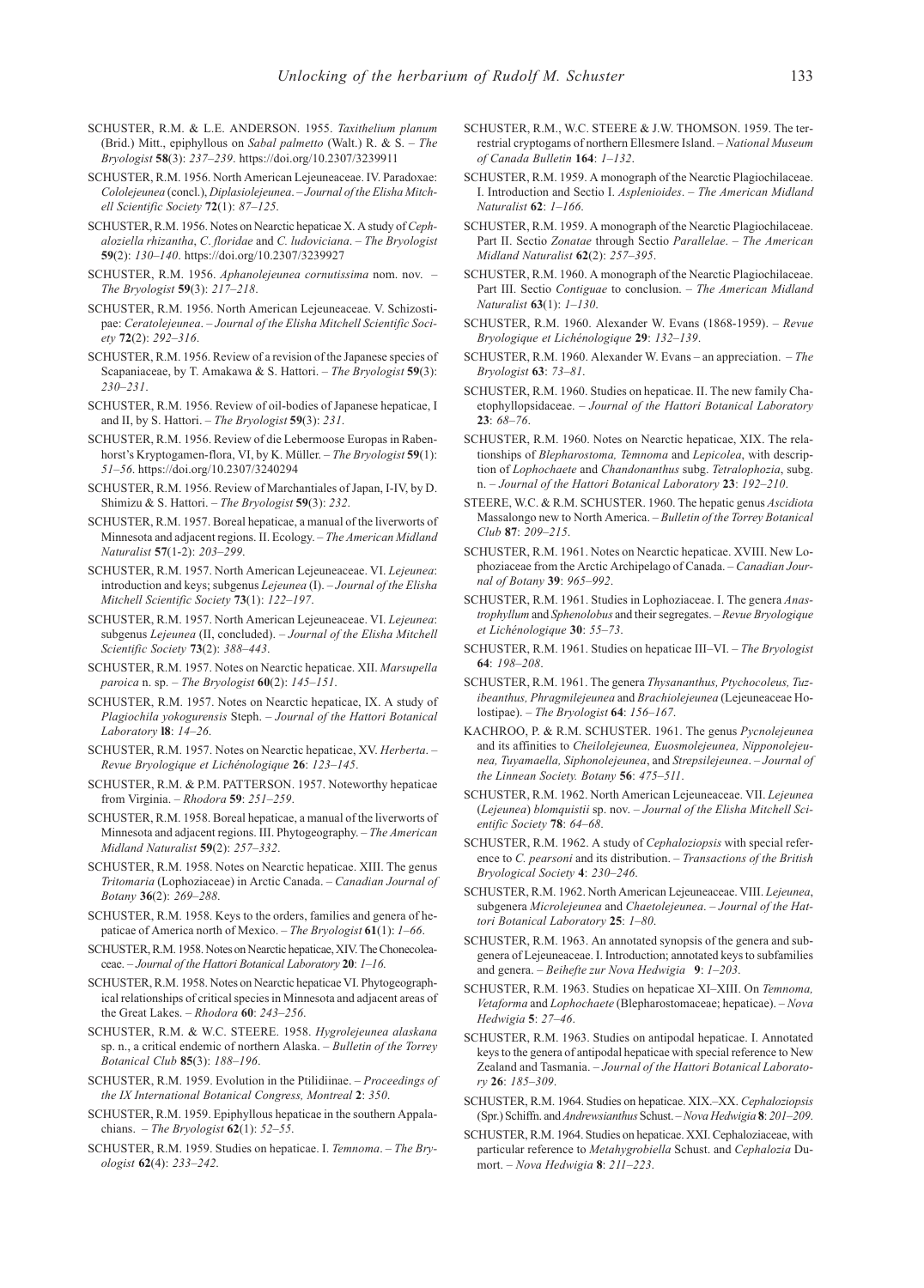- SCHUSTER, R.M. 1964. Studies on hepaticae. XXII.-XXV. Pleurocladopsis Schust., gen. n., Eoisotachis Schust., gen. n., Grollea Schust., gen. n., with critical notes on Anthelia Dumort. - Nova Hedwigia 8: 275-296.
- SCHUSTER, R.M. 1964. Studies on hepaticae. XVII. Trichotemnoma Schust., gen. n. – Journal of the Hattori Botanical Laboratory 27: 149–158.
- SCHUSTER, R.M. 1964. Studies on antipodal hepaticae, IV. Metzgeriales. – Journal of the Hattori Botanical Laboratory 27: 183–216.
- SCHUSTER, R.M. 1964. Studies on hepaticae XIV. The genus Austrolophozia Schust. – The Bryologist 67: 179–186.
- SCHUSTER, R.M. 1964. Studies on antipodal hepaticae. VI. The suborder Perssoniellinae: morphology, anatomy and possible evolution. – Bulletin of the Torrey Botanical Club 91: 479–490.
- SCHUSTER, R.M. 1965. North American Lejeuneaceae. IX. Taxilejeunea. – Journal of the Elisha Mitchell Scientific Society 81: 32–50.
- SCHUSTER, R.M. 1965. Studies on antipodal hepaticae. II. Archeophylla Schuster and Archeochaete Schuster, new genera of Blepharostomaceae. – Transactions of the British Bryological Society 4: 801–817.
- SCHUSTER, R.M. 1965. Studies on hepaticae. XVI. The morphology and systematic position of the suborder Pleuroziinae. – Transactions of the British Bryological Society 4: 794–800.
- SCHUSTER, R.M. 1965. A note on Lejeunea capensis. Transactions of the British Bryological Society 4: 831.
- SCHUSTER, R.M. 1965. Studies on hepaticae. XXVI. The Bonneria– Paracromastigum–Pseudocephalozia–Hyalolepidozia–Zoopsis– Pteropsiella complex and its allies: a phylogenetic study (part 1). – Nova Hedwigia 10: 19–61.
- SCHUSTER, R.M. 1965. Studies on antipodal hepaticae, VII. Goebeliellaceae. – Journal of the Hattori Botanical Laboratory 28: 129–138.
- SCHUSTER, R.M. 1965. Studies on hepaticae, XXVII. Xenocephalozia Schust. – Journal of the Hattori Botanical Laboratory 28: 139–145.
- SCHUSTER, R.M. 1966. A memoir on the family Blepharostomataceae, I. – Candollea 21: 59–136.
- SCHUSTER, R.M. 1966. The hepaticae and Anthocerotae of North America east of the hundredth meridian. Vol. I. – New York, Columbia University Press, 1–802 pp.
- SCHUSTER, R.M. 1966. Studies in Lophoziaceae. 1. The genera Anastrophyllum and Sphenolobus and their segregates. 2. Cephalolobus gen. n., Acrolophozia gen. n. and Protomarsupella gen. n. – Revue Bryologique et Lichénologique 34: 240–287.
- SCHUSTER, R.M. 1966. Studies on hepaticae, XXVIII. On Phycolepidozia, a new, highly reduced genus of Jungermanniales of questionable affinity. – Bulletin of the Torrey Botanical Club 93: 437–449.
- SCHUSTER, R.M. 1966. A memoir on the family Blepharostomataceae, II. – Candollea 21: 241–355.
- SCHUSTER, R.M. 1966. On Adelanthus Mitten: a case of the international rules versus the international rules. – Nova Hedwigia 12: 353–361.
- SCHUSTER, R.M. 1966. Studies on hepaticae, VII–X. On Adelanthus Mitten and Calyptrocolea Schuster, gen. n. – Revue Bryologique et Lichénologique 34: 676–703.
- SCHUSTER, R.M. 1967. North American Lejeuneaceae. X. Harpalejeunea, Drepanolejeunea, and Leptolejeunea. – Journal of the Elisha Mitchell Scientific Society 83: 192–229.
- SCHUSTER, R.M. 1967. A note on the genus Gymnocolea Dum. The Bryologist 70: 111–112.
- SCHUSTER, R.M. 1967. Studies on hepaticae XV. Calobryales. Nova Hedwigia 13: 1–63.
- SCHUSTER, R.M. 1967. Studies on antipodal hepaticae. IX. Phyllothalliaceae. – Transactions of the British Bryological Society 5: 283–288.
- SCHUSTER, R.M. 1968. Introduction to H. Leitgeb, Untersuchungen Uber die Lebermoose. – Lehre, J. Cramer, 1–8 pp.
- SCHUSTER, R.M. 1968. Studies on antipodal hepaticae, X. Subantarctic Scapaniaceae, Balantiopsidaceae and Schistochilaceae. – Bulletin of the National Science Museum 11: 13–31.
- SCHUSTER, R.M. 1968. Studies on hepaticae. XLV. On Iwatsukia Kitagawa. – Bulletin of the National Science Museum 11: 309–317.
- SCHUSTER, R.M. 1968. Studies on hepaticae, XXIX-XLIV. A miscellany of new taxa and new range extensions. – Nova Hedwigia 15: 437–529.
- SCHUSTER, R.M. 1969. Problems of antipodal distribution in lower land plants. – Taxon 18:  $46-91$ .
- SCHUSTER, R.M. 1969. Results of bryological field work in the Antarctic Peninsula, austral summer. 1968-1969. – Antarctic Journal of the United States 4: 103–104.
- SCHUSTER, R.M. 1969. Studies on hepaticae. XLVIII. On Anomacaulis Schust. – Transactions of the British Bryological Society 5: 797–799.
- SCHUSTER, R.M. 1969. Studies on hepaticae, XLVI-XLVII. On Alobiella (Spr.) Schiffn. and Alobiellopsis Schust. – Bulletin of the National Science Museum 12: 659–683.
- SCHUSTER, R.M. 1969. The hepaticae and Anthocerotae of North America east of the hundredth meridian. Vol. II. – New York, Columbia University Press, 1–1062 pp.
- SCHUSTER, R.M. 1969. Anomomarsupella, a new genus of Gymnomitriaceae from Greenland. – Nova Hedwigia 17: 75–82.
- SCHUSTER, R.M. & G.A.M. SCOTT. 1969. A study of the family Treubiaceae (hepaticae; Metzgeriales). – Journal of the Hattori Botanical Laboratory 32: 219–268.
- SCHUSTER, R.M. 1970. Studies on antipodal hepaticae, III. Jubulopsis Schuster, Neohattoria Kamimura and Amphijubula Schuster. – Journal of the Hattori Botanical Laboratory 33: 266–304.
- SCHUSTER, R.M. 1970. Studies on hepaticae. XVIII. The family Jungermanniaceae, s.  $lat.$ : a reclassification. – Transactions of the British Bryological Society 6: 86–107.
- SCHUSTER, R.M. 1970. Review of manual of the leafy hepaticae of Latin America. Part III, by M. H. Fulford. – Transactions of the British Bryological Society 6: 161–164.
- SCHUSTER, R.M. 1970. Studies on hepaticae, XLIX-LIII. New Lejeuneaceae from Dominica and Jamaica. – Bulletin of the Torrey Botanical Club 97: 336–352.
- SCHUSTER, R.M. 1971. The ecology and distribution of hepaticae in a Mahogany Hammock in tropical Florida. – Castanea 36: 90–111.
- SCHUSTER, R.M. 1971. Two new antipodal species of Haplomitrium (Calobryales). – The Bryologist 74: 131–143.
- SCHUSTER, R.M. 1971. Studies of antipodal Schistochilaceae and Scapaniaceae. – Bulletin of the National Science Museum 14: 609–660.
- SCHUSTER, R.M. 1971. On the genus Pleurocladopsis Schuster (Schistochilaceae). – The Bryologist 74: 493–495.
- SCHUSTER, R.M. 1971. Studies on Cephaloziellaceae. Nova Hedwigia 22: 121–265.
- SCHUSTER, R.M. 1971. Studies on Cephaloziellaceae. II. Cylindrocolea madagascariensis. – Nova Hedwigia 22: 266 a–c.
- INOUE, H. & R. M. SCHUSTER. 1971. A monograph of New Zealand and Tasmanian Plagiochilaceae. – Journal of the Hattori Botanical Laboratory 34: 1–225.
- SCHUSTER, R.M. 1972. Continental movements, "Wallace's Line," and Indomalayan–Australasian dispersal of land plants: some eclectic concepts. – Botanical Review, Interpreting Botanical Progress 38: 3–86.
- SCHUSTER, R.M. 1972. Evolving taxonomic concepts in the hepaticae, with special reference to circum-pacific taxa. - Journal of the Hattori Botanical Laboratory 35: 169–201.
- SCHUSTER, R.M. 1972. Phylogenetic and taxonomic studies on Jungermanniidae. - Journal of the Hattori Botanical Laboratory 36: 321-405.
- SCHUSTER, R.M. & K. DAMSHOLT. 1972. Lophozia (Orthocaulis) hyperborea (Schust.) Schust. in southwest Greenland. – Lindbergia 1: 166–168.
- ENGEL, J.J. & R.M. SCHUSTER. 1973. On some tidal zone hepaticae from south Chile, with comments on marine dispersal. – Bulletin of the Torrey Botanical Club 100: 29–35.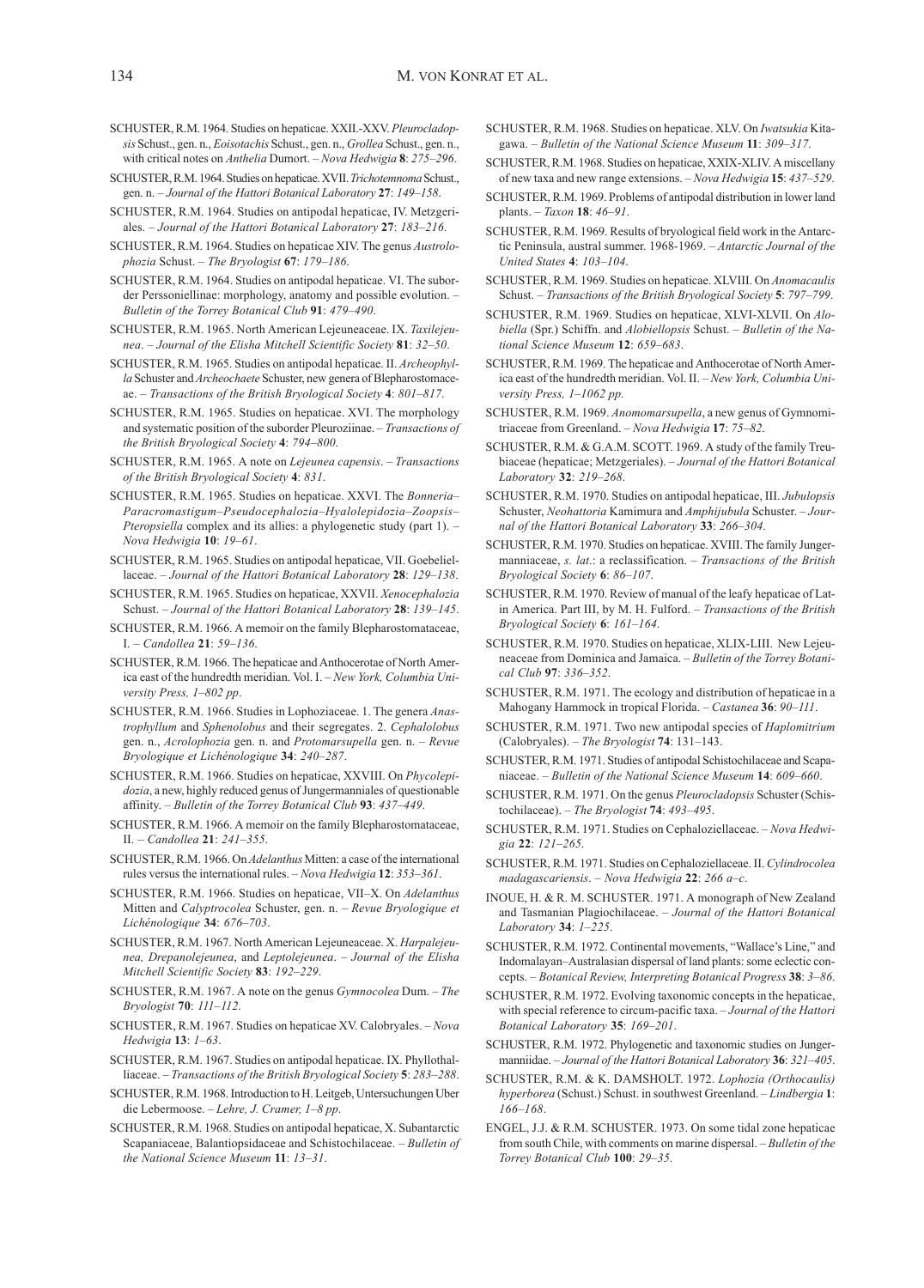- ENGEL, J.J. & R.M. SCHUSTER. 1973. Austral hepaticae I. Pigafettoa Mass. – The Bryologist 76: 511–515.
- SCHUSTER, R.M. & J.J. ENGEL. 1973. Austral hepaticae II. Evansianthus, a new genus of Geocalycaceae. – The Bryologist 76: 516–520.
- SCHUSTER, R.M. 1973. A note on Scapania perssonii Schust. The Bryologist 76: 572–573.
- SCHUSTER, R.M. 1974. The hepaticae and Anthocerotae of North America east of the hundredth meridian. Vol. III. – New York, Columbia University Press, 1–880 pp.
- SCHUSTER, R.M. 1974. Studies on antipodal hepaticae XI. The Chaetophyllopsidaceae: their taxonomy, phylogeny and phytogeographic affinities. – Bulletin of the National Science Museum 17: 163–180.
- SCHUSTER, R.M. 1974. Review of illustrations of Japanese hepaticae, by H. Inoue. – The Bryologist 77: 659–660.
- ENGEL, J.J. & R.M. SCHUSTER. 1974. A monograph of the genus Pseudocephalozia (hepaticae). – Journal of the Hattori Botanical Laboratory 38: 665–701.
- SCHUSTER, R.M. & H. INOUE. 1974. Cololejeunea subgen. Chlorolejeunea Benedix in Japan. – Bulletin of the National Science Museum 17: 233–238.
- SCHUSTER, R.M. & K. DAMSHOLT. 1974. The hepaticae of west Greenland from ca. 66ș N to 72ș N. – Meddelelser om Grřnland, udgivne af Kommissionen for Ledelsen af de Geologiske og Geografiske Undersřgelser i Grřnland 199: 1–373.
- INOUE, H. & R. M. SCHUSTER. 1974. The taxonomic status of the genus Metacephalozia Inoue. – Bulletin of the National Science Museum 17: 161–162.
- SCHUSTER, R.M. & J.J. ENGEL. 1975. Austral hepaticae V. Studies on Schistochilaceae. – Phytologia 30: 241–250.
- ENGEL, J.J. & R.M. SCHUSTER. 1975. Austral hepaticae III. Stolonophora, a new genus of Geocalycaceae. – Fieldiana. Botany. 36: 111–124.
- SCHUSTER, R.M. & H. INOUE. 1975. Studies on Pallaviciniaceae and Allisoniaceae (Metzgeriales) in Japan. 1. Introduction and genus Hattorianthus, gen. nov. – Bulletin of the National Science Museum. Series B, Botany l: 101–107.
- SCHUSTER, R.M. & J.J. ENGEL. 1975. Austral hepaticae, IV. Notes on Lophozia subgenus Protolophozia Schust., with diagnosis of a new South American species. – Journal of Bryology 8: 465–474.
- SCHUSTER, R.M. 1976. Plate tectonics and its bearing on the geographical origin and dispersal of angiosperms. – In: Beck, C. B. (ed.), Origin and Early Evolution of Angiosperms. Columbia University Press, New York: 48–138.
- SCHUSTER, R.M. 1976. Review of a taxonomic monograph of the genus Acrolejeunea (hepaticae), by S.R. Gradstein. – The Bryologist 79(3): 380–382.
- SCHUSTER, R.M. 1977. The evolution and early diversification of the hepaticae and Anthocerotae. - In: Frey, W., H. Hurka & F. Overwinkler (eds.). Beiträge zur Biologie der niederen Pflanzen. Fischer Verlag, Stuttgart: 107–115.
- SCHUSTER, R.M. 1977. Review of a monograph of the genus Bryopteris (Swartz) Nees von Esenbeck, by R.E. Stotler & B. Crandall-Stotler.  $-$  The Bryologist 80: 555–556.
- SCHUSTER, R.M. & J. ENGEL. 1977. Austral hepaticae, V. The Schistochilaceae of South America. – Journal of the Hattori Botanical Laboratory 42: 273–423.
- SCHUSTER, R.M. 1978. Studies on Venezuelan hepaticae, I. Phytologia 39: 239–251.
- SCHUSTER, R.M. 1978. Studies on Venezuelan hepaticae, II. Phytologia 39: 425–432.
- SCHUSTER, R.M. & O. MARTENSSON. 1978. The genus Cryptocolea (Jungermanniales) new for Europe. – Lindbergia 4: 203–205.
- SCHUSTER, R.M. 1979. The phylogeny of the hepaticae. In: G. C. Clarke & J. G. Duckett (eds.). Bryophyte Systematics. Systematics Assoc. Special Vol. 14. Academic Press, London and New York: 41–82.
- SCHUSTER, R.M. 1979. On the persistence and dispersal of transantarctic hepaticae. – Canadian Journal of Botany 57: 2179–2225.
- SCHUSTER, R.M. 1980. New combinations and taxa of hepaticae, I. Phytologia 45: 415–437.
- SCHUSTER, R.M. 1980. Studies on hepaticae, LIV–LVIII. Kurzia v. Mart. [Microlepidozia (Spr.) Joerg.], Megalembidium Schust., Psiloclada Mitt., Drucella Hodgs., and Isolembidium Schust. – Journal of the Hattori Botanical Laboratory 48: 337–421.
- SCHUSTER, R.M. 1980. The hepaticae and Anthocerotae of North America east of the hundredth meridian. Vol. IV. – New York, Columbia University Press, 1–1334 pp.
- SCHUSTER, R.M. 1980. Phylogenetic studies on Jungermanniidae. II. Radulineae (Part I). – Nova Hedwigia 32: 637–693.
- SCHUSTER, R.M. 1981. Austral hepaticae, VIII. Tuyamaelloideae. Phytologia 47: 301–308.
- SCHUSTER, R.M. & J.J. ENGEL. 1981. Austral hepaticae XIII. Two new genera of Geocalycaceae (Lophocoleaceae. – Phytologia 47: 309–312.
- ENGEL, J.J. & R.M. SCHUSTER. 1981. Austral hepaticae XV. Brevianthaceae, fam. nov. and Brevianthus, gen. nov. from Tasmania. – Phytologia 47: 317–318.
- SCHUSTER, R.M. 1981. Late Pleistocene bryological relicts in western Massachusetts. –Rhodora 83: 441–448.
- SCHUSTER, R.M. 1981. Paleoecology, origin, distribution through time, and evolution of hepaticae and Anthocerotae. - In: K. J. Niklas (ed.), Paleobotany, Paleoecology, and Evolution. Vol. 2. Praeger, New York: 129–191.
- SCHUSTER, R.M. 1981. Studies on hepaticae, LIX. Anastrepta (Lindb.) Schiffn. and Nothostrepta Schust. – Journal of the Hattori Botanical Laboratory 50: 83–94.
- SCHUSTER, R.M. 1981. Evolution and speciation in Pellia, with special reference to the Pellia megaspora–endiviifolia complex (Metzgeriales), I. Taxonomy and distribution. – Journal of Bryology 11: 411–431.
- SCHUSTER, R.M. 1982. Richard Spruce (1817–1893): a biographical sketch and appreciation. - Nova Hedwigia 36: 199-208.
- SCHUSTER, R.M. 1982. Exogenous branching and its phylogenetic significance in Calobryales and Jungermanniales. – Journal of the Hattori Botanical Laboratory 51: 1–50.
- SCHUSTER, R.M. 1982. Studies on hepaticae, LIX. On Sandeothallus Schust., gen. n. and the classification of the Metzgeriales. – Nova Hedwigia 36: 1–16.
- SCHUSTER, R.M. 1982. Generic and familial endemism in the hepatic flora of Gondwanaland: origins and causes. – Journal of the Hattori Botanical Laboratory 52: 3–35.
- SCHUSTER, R.M. & J.J. ENGEL. 1982. Austral hepaticae XVI. Gondwanalandic Leptoscyphoideae (Geocalycaceae). – Lindbergia 8: 65–74.
- SCHUSTER, R.M. & J.J. ENGEL. 1982. Austral hepaticae XVII. Pachyschistochila Schust. et Engel, gen. nov. – Phytologia 50: 177–180.
- ENGEL, J.J. & R.M. SCHUSTER. 1982. Austral hepaticae XV. Brevianthaceae: a monotypic family endemic to Tasmania. - The Bryologist 85: 375–388.
- SCHUSTER, R.M. & W.B. SCHOFIELD. 1982. On Dendrobazzania, a new genus of Lepidoziaceae (Jungermanniales). – The Bryologist 85: 231–238.
- SCHUSTER, R.M. 1983. Reproductive biology, dispersal mechanisms, and distribution patterns in hepaticae and Anthocerotae.  $- In: K. Ku$ bitzki (ed.), Dispersal and Distribution: An International Symposium. Sonderbd. Naturwiss. Ver. Hamburg 7. Hamburg: 119–162.
- SCHUSTER, R.M. 1983. Notes on Nearctic hepaticae, XVI. New taxa of Frullania from eastern North America. – Phytologia 53: 364–366.
- SCHUSTER, R.M. 1983. New Manual of Bryology. Vol. 1. In: Schuster, R.M. (ed.). Hattori Botanical Laboratory, Nichinan: 1–626.
- LONGTON, R.E. & R.M. SCHUSTER. 1983. Reproductive Biology. In: Schuster, R.M. (ed.). New Manual of Bryology. Vol. 1. Hattori Botanical Laboratory, Nichinan: 386–462.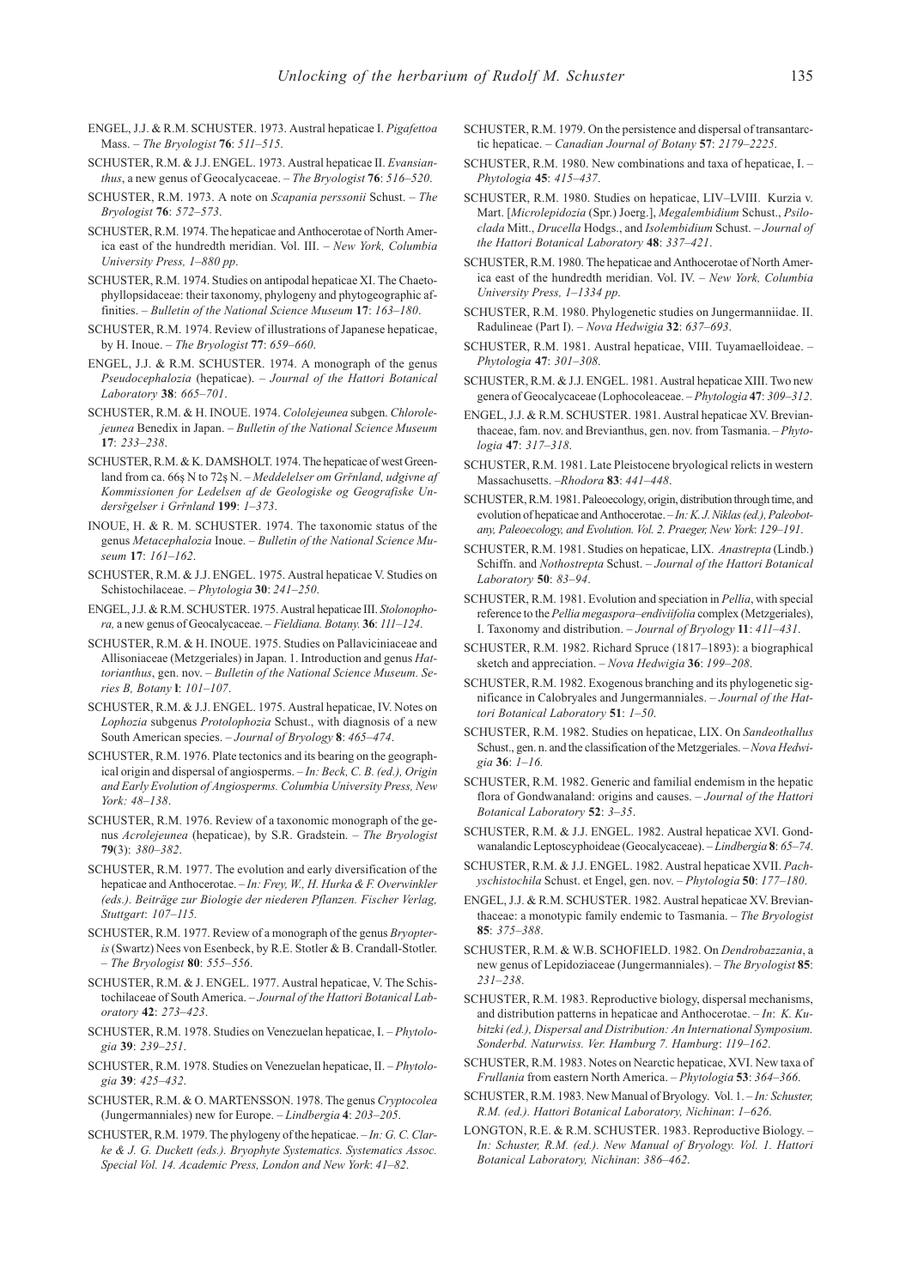- SCHUSTER, R.M. 1983. Phytogeography of the Bryophyta.  $In:$ Schuster, R.M. (ed.). New Manual of Bryology. Vol. 1. Hattori Botanical Laboratory, Nichinan: 463–626.
- ENGEL, J.J. & R.M. SCHUSTER. 1983. Austral hepaticae XVIII. Studies toward a revision of Telaranea subg. Neolepidozia (Lepidoziaceae). – Fieldiana. Botany. new series 14: 1–7.
- SCHUSTER, R.M. 1984. New manual of bryology. Vol. 2. In: Schuster, R.M. (ed.). Hattori Botanical Laboratory, Nichinan: 627–1295.
- SCHUSTER, R.M. 1984. Comparative anatomy and morphology of the hepaticae. – In: Schuster, R.M. (ed.). New Manual of Bryology. Vol. 2. Hattori Botanical Laboratory, Nichinan: 760–891.
- SCHUSTER, R.M. 1984. Evolution, phylogeny and classification of the hepaticae. - In: Schuster, R.M. (ed.). New Manual of Bryology. Vol. 2. Hattori Botanical Laboratory, Nichinan: 892–1070.
- SCHUSTER, R.M. 1984. Morphology, phylogeny and classification of the Anthocerotae. - In: Schuster, R.M. (ed.). New Manual of Bryology. Vol. 2. Hattori Botanical Laboratory, Nichinan: 1071–1092.
- KRASSILOV, V.A. & R.M. SCHUSTER. 1984. Paleozoic and Mesozoic fossils. – In: Schuster, R.M. (ed.). New Manual of Bryology. Vol. 2. Hattori Botanical Laboratory, Nichinan: 1172–1193.
- SCHUSTER, R.M. 1984. Diagnoses of some new taxa of hepaticae. Phytologia 56: 65–74.
- ENGEL, J.J. & R.M. SCHUSTER. 1984. An overview and evaluation of the genera of Geocalycaceae subfamily Lophocoleoideae (hepaticae). – Nova Hedwigia 39: 385–463.
- SCHUSTER, R.M. 1985. Austral hepaticae, XIX. Some taxa new to New Zealand and New Caledonia. – Phytologia 56: 449–464.
- SCHUSTER, R.M. 1985. Studies on Porellineae: New taxa of Jubulaceae. – Phytologia 57: 369–373.
- SCHUSTER, R.M. 1985. Some new taxa of hepaticae. Phytologia 57: 408–414.
- SCHUSTER, R.M. 1985. Studies on Venezuelan hepaticae III. Families Blepharostomataceae and Balantiopsidaceae. – Nova Hedwigia 42: 49–79.
- SCHUSTER, R.M. & J.J. ENGEL. 1985. Austral hepaticae V (2). Temperate and subantarctic Schistochilaceae of Australasia. – Journal of the Hattori Botanical Laboratory 58: 255–539.
- SCHUSTER, R.M. 1986. On the status of Cephalozia macrantha Kaal. & Nichols. and C. patagonica Fulford. – Lindbergia 12: 1–4.
- SCHUSTER, R.M. 1986. Gymnocolea borealis (Frisvoll & Moen) Schust. [Lophozia (Leiocolea) borealis Frisvoll & Moen] in North America. – Lindbergia 12: 5–8.
- SCHUSTER, R.M. 1987. On Aureolejeunea Schust. and Brachiolejeunea paramicola Herzog. – Phytologia 61: 445–447.
- SCHUSTER, R.M. & J.J. ENGEL. 1987. Austral hepaticae XX. New species of Hygrolembidium (Lepidoziaceae). – Phytologia 62: 9–12.
- SCHUSTER, R.M. & J.J. ENGEL. 1987. A monograph of Lepidoziaceae subfam. Lembidioideae (hepaticae). - Journal of the Hattori Botanical Laboratory 63: 247–350.
- SCHUSTER, R.M. & K. DAMSHOLT. 1987. Some new taxa of Jungermanniales. – Phytologia 63: 325–328.
- SCHUSTER, R.M. 1987. Studies on Metzgeriales: I. North American Aneuraceae. – Journal of the Hattori Botanical Laboratory 62: 299–329.
- SCHUSTER, R.M. 1987. Venezuelan hepaticae IV. Amphilejeunea Schust. and Aureolejeunea Schust. – Nova Hedwigia 44: 1–23.
- SCHUSTER, R.M. 1987. Preliminary studies on Anthocerotae. Phytologia 63: 193–201.
- SCHUSTER, R.M. 1987. Phylogenetic studies on Jungermanniidae. II. Mastigophoraceae and Chaetophyllopsidaceae. – Memoirs of the New York Botanical Garden 45: 733–748.
- SCHUSTER, R.M. 1988. The hepaticae of south Greenland. Beihefte zur Nova Hedwigia 92: 1–255.
- SCHUSTER, R.M. 1988. The aims and achievements of bryophyte taxonomists. – Journal of the Linnean Society. Botany 98: 185–202.
- SCHUSTER, R.M. 1988. Ecology, reproductive biology and dispersal of hepaticae in the tropics. – Journal of the Hattori Botanical Laboratory 64: 237–269.
- ENGEL, J. & R.M. SCHUSTER. 1988. Studies of New Zealand hepaticae. 1-6. – *Brittonia* 40: 200–207
- SCHUSTER, R.M. 1989. Studies on the hepatic flora of the Prince Edward Islands. I. Aneuraceae. – Journal of the Hattori Botanical Laboratory 67: 59–108.
- SCHUSTER, R.M. & J.A. JANSSENS. 1989. On Diettertia, an isolated Mesozoic member of the Jungermanniales. – Review of Palaeobotany and Palynology 57: 277–287.
- SCHUSTER, R.M. 1990. Origins of neotropical leafy hepaticae. Tropical Bryology 2: 239–264.
- SCHUSTER, R.M. 1991. On neotenic species of Radula. Journal of the Hattori Botanical Laboratory 70: 51–62.
- SCHUSTER, R.M. 1991. Diagnoses of new taxa of hepaticae. I. Jungermanniidae. – Journal of the Hattori Botanical Laboratory 70: 143–150.
- SCHUSTER, R.M. 1991. Studies on Venezuelan hepaticae V. On Pseudocephaloziella Schust. (Jungermanniaceae subf. Lophozioideae). – Nova Hedwigia 53: 331–339.
- SCHUSTER, R.M. 1992. Studies on Marchantiales, I–III. Journal of the Hattori Botanical Laboratory 71: 267–287.
- SCHUSTER, R.M. 1992. The hepaticae and Anthocerotae of North America. Vol. V. – Chicago, Field Museum, 1–854 pp.
- SCHUSTER, R.M. 1992. The hepaticae and Anthocerotae of North America. Vol. VI. – Chicago, Field Museum, 1–937 pp.
- SCHUSTER, R.M. 1992. On Megaceros aenigmaticus Schust. The Bryologist 95: 305–315.
- SCHUSTER, R.M. 1992. The oil-bodies of the hepaticae. I. Introduction. – Journal of the Hattori Botanical Laboratory 72: 151–162.
- SCHUSTER, R.M. 1992. The oil-bodies of the hepaticae. II. Lejeuneaceae. – Journal of the Hattori Botanical Laboratory 72: 163–359.
- SCHUSTER, R.M. & C. GIANCOTTI. 1993. On Vitalianthus Schust. & Giancotti, a new genus of Lejeuneaceae. – Nova Hedwigia 57: 445–456.
- SCHUSTER, R.M. 1993. Studies on hepaticae, LXII–LXIV. Lepidoziaceae subf. Zoopsidoideae (1). – Nova Hedwigia 56: 35–59.
- SCHUSTER, R.M. 1993. On Cephalozia pachycaulis sp. nov. and the perimeters of Cephalozia. – The Bryologist 96: 619–625.
- SCHUSTER, R.M. 1994. Studies on Metzgeriales. III. The classification of the Fossombroniaceae and on Austrofossombronia Schust., gen. n. – Hikobia 11: 439–449.
- SCHUSTER, R.M. 1994. Studies on Lejeuneaceae, I. Preliminary studies on new genera of Lejeuneaceae. – Journal of the Hattori Botanical Laboratory 75: 211–235.
- ENGEL, J. & R.M. SCHUSTER. 1994. Studies of New Zealand hepaticae. 7. The status of Steereomitrium. – The Bryologist 97: 63–66.
- SCHUSTER, R.M. 1994. Review of paleobotany and the evolution of plants. Second Edition, by W.N. Stewart & G.W. Rothwell. – The Bryologist 97: 463–464.
- SCHUSTER, R.M. 1995. Studies on Cephaloziellaceae III. On Cephalomitrion Schust., gen. n. – Nova Hedwigia 61: 547–559.
- SCHUSTER, R.M. 1995. Notes on Nearctic hepaticae. XX. On Schofieldia and evolution in the Cephalozioideae. - Fragmenta Floristica et Geobotanica 40: 39–46.
- SCHUSTER, R.M. 1995. Venezuelan hepaticae VI. On Platycaulis Schust. (Jungermanniales). – Nova Hedwigia 61: 391–396.
- SCHUSTER, R.M. & N. KONSTANTINOVA. 1995. Studies on Treubiales, I. On Apotreubia Hatt. et al. and A. hortonae Schust. & Konstantinova, sp. n. – Journal of the Hattori Botanical Laboratory 78: 41–61.
- SCHUSTER, R.M. 1995. The hepaticae of Prince Edward Islands. II. On Gymnocoleopsis (Schust.) Schust., Lophozia cylindriformis (Mitt.) Steph. and the subgeneric classification of the genus Lophozia Dumort. – Journal of the Hattori Botanical Laboratory 78: 119–135.